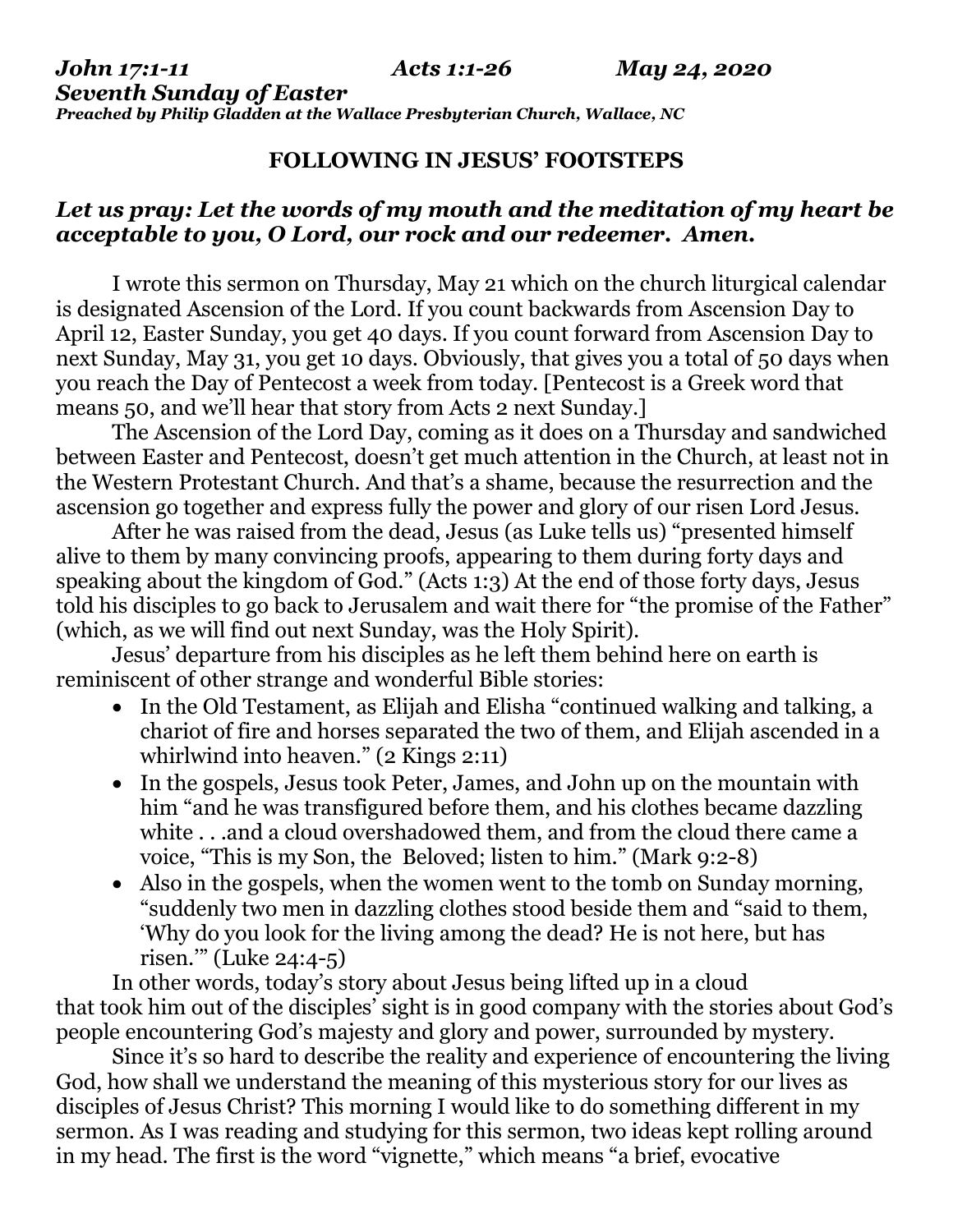description, account, or episode." The second is the well-known phrase, "to follow in one's footsteps." A helpful description of that phrase is "to pursue something that someone (often a family member) has already done." Since Christ is our family member or, more correctly, we are his family member, I want to share a series of vignettes about "following in Jesus' footsteps."

#### **Vignette #1: Footprints in the Sand**

You may well be familiar with the poem about the man who dreamed he was walking with the Lord on the beach. As they walked, the man saw scenes from his life flash before his eyes. He noticed two sets of footprints in the sand. However, as he looked back, he noticed only one set of footprints in the sand, always in the lowest and hardest times in his life. Bothered by this, the man asked the Lord why, when he had promised to be with him always, the Lord would abandon him in his greatest time of need. The Lord replied, "My precious, precious child. I love you, and I would never, never leave you during your times of trial and suffering. When you saw only one set of footprints, it was then that I carried you."

That may be how most of us think about the footsteps of Jesus. While that is a comforting story, there's another way to think about the footsteps of Jesus – and that is, following in Jesus' footsteps.

# **Vignette #2: James Tissot's painting "The Ascension"**

James Tissot was a 19th century French painter who gained fame for his paintings of elegantly dressed women in high society scenes. At the age of 49, however, he experienced a revival of his Catholic faith and began to paint scenes from the Bible. He even traveled to the Holy Land so he could visit the places where the Bible stories took place.

Many artists have painted scenes of Jesus' ascension into heaven. Tissot's painting that you are looking at is similar in many ways, the most striking of which is the great crowd of people standing and looking up into heaven at the ascending Jesus. However, there is one noticeable and significant difference between Tissot's painting and many others. If you can tear your eyes away from the glory of the ascending Jesus, look at the bottom of the painting. There you will see the imprint of Jesus' feet. In a description of the painting from the Brooklyn Museum where it is displayed, "Christ's two footprints remain pressed into the earth as proof of his presence on earth and in heaven . . . and as a reminder that he walked among [people]."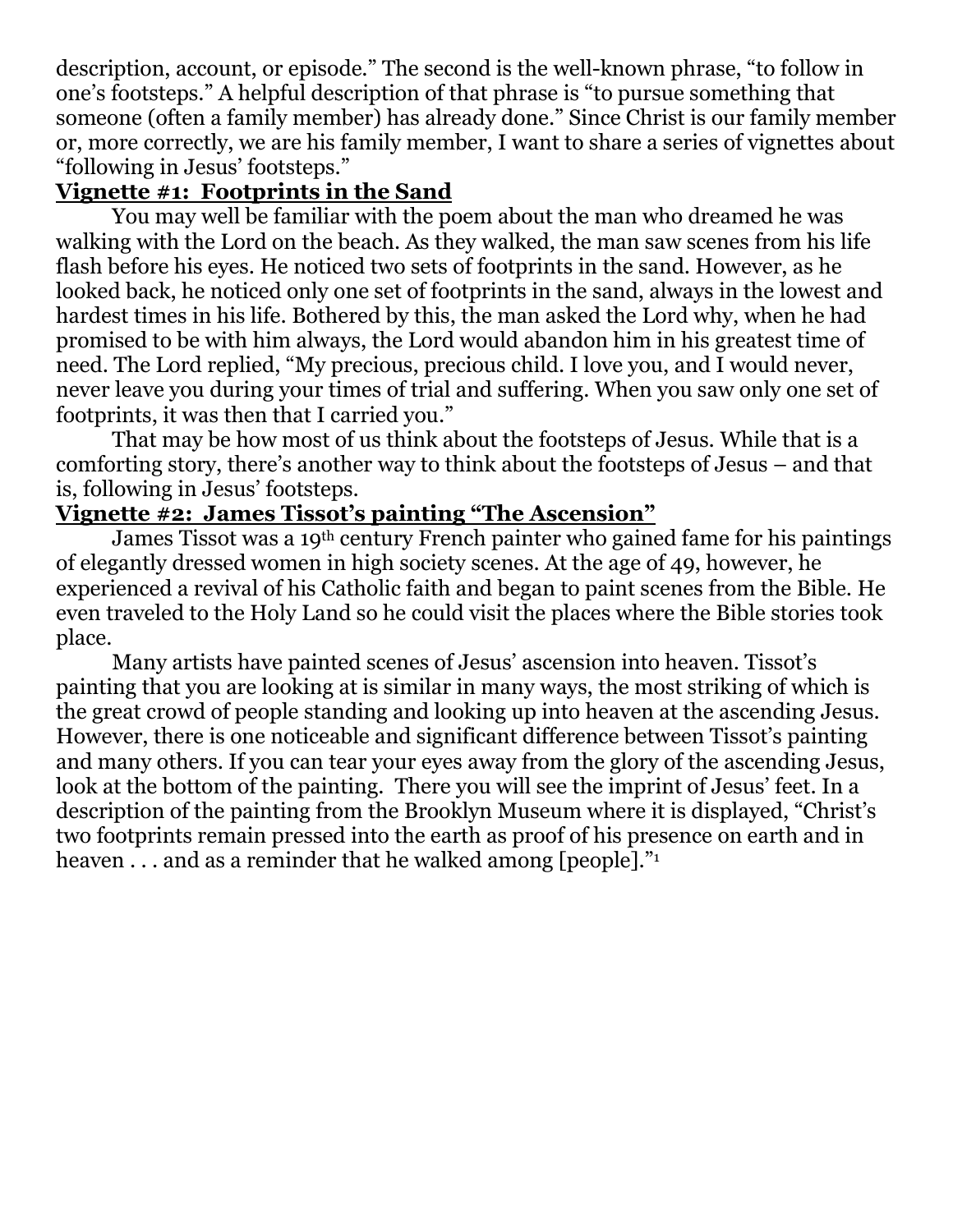

My favorite part of this ascension story is v. 11, where the two men dressed in white say to the disciples (who must have been standing there gawking, with their mouths hanging open), "Men of Galilee, why do you stand looking up toward heaven?" Imagine the two men saying to the disciples, "Look down and see his footprints. You've got work to do, and you're going to following Jesus' footsteps."

#### **Vignette #3: The Church of Domine Quo Vadis (also known as Church of Saint Mary in Palmis)**

Outside of Rome, Italy there is a small and ancient church, really nothing more than a chapel. There has been a church on the site since the 9th century A.D., but the current church dates from the mid-17<sup>th</sup> century.

At the center of the church is a marble slab with what are revered as the impressions of Jesus' feet (although that slab is a replica of the original which is housed in a nearby basilica). The name of the Church is La Chiesa del Domine Quo Vadis.

There are many 1<sup>st</sup> century A.D. Christian writings that, for many reasons, were not included in the canon of the New Testament. One of them is called Acts of Peter. In that writing is a story about the Apostle Peter fleeing for his life from Rome around the year 64 A.D. According to the story, after Peter made it out of the city and was walking on the Appian Way, he met the risen Lord who was headed toward the city. Peter asked, "Lord, where are you going?" (which is how "Domine quo vadis" is translated). Christ told his disciple, "I am going to Rome to be crucified again." According to tradition, upon meeting and hearing his Lord, Peter found his courage, returned to Rome (following in Jesus' footsteps, if you will), continued his ministry, and eventually was martyred for his faith by being crucified.<sup>2</sup>

Interestingly, in one of the New Testament letters that bears Peter's name, he considers the example of Christ's suffering and writes, "For to this you have been called, because Christ also suffered for you, leaving you an example, so that you should follow in his steps." (1 Peter 2:21)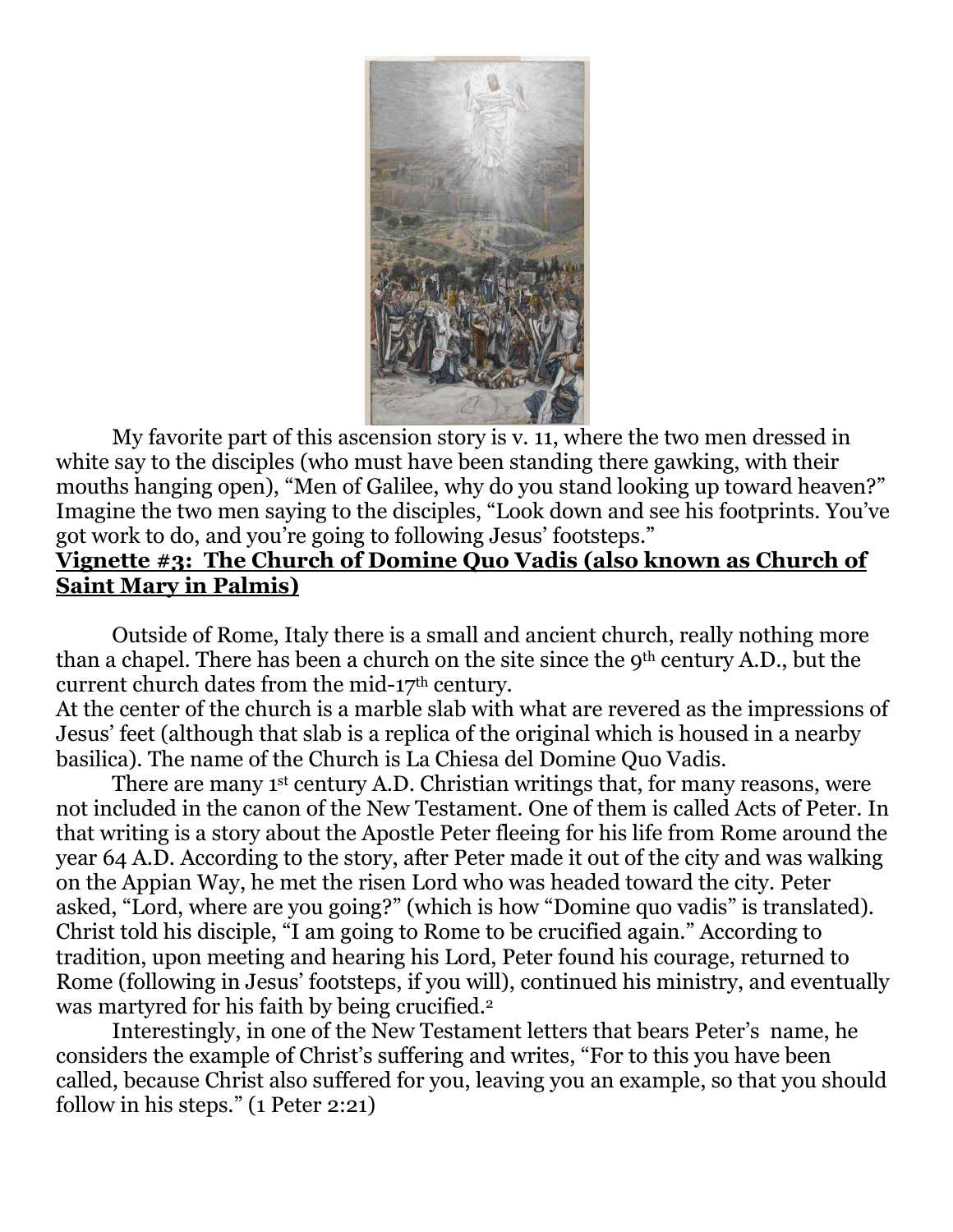#### **Vignette #4: Reflections on Jesus' Footsteps**

Great Christian witnesses have offered their reflections, not only on Jesus' footsteps, but more important, on our calling to follow in our Lord's footsteps to continue his work here on earth.

St. Augustine, the 4<sup>th</sup> century bishop of North Africa, was quoted by Rev. Desmond Tutu, the 20th century Archbishop of Cape Town in South Africa, when he said, "Without God, we cannot. Without us, God will not."

Teresa of Avila was a 16th century Spanish noblewoman who felt called to a life of Christian service as a nun. She was influential in helping establish and strengthen the Carmelite tradition during the Catholic Reformation. Four centuries after her death, she was declared a Doctor of the Church. Teresa wrote this about what it means for us to follow in Jesus' footsteps: "Christ has no body now but yours. No hands, no feet on earth but yours. Yours are the eyes through which he looks compassion on this world. Yours are the feet with which he walks to do good. Yours are the hands through which he blesses all the world. Yours are the hands, yours are the feet, yours are the eyes, you are his body. Christ has no body now on earth but yours."

And the 20th century German pastor and theologian Dietrich Bonhoeffer, who was martyred by the Nazis, wrote, "The body of Christ takes up space on earth. That is the Body of Christ makes footprints. A truth, a doctrine, or a religion need no space for themselves. They are disembodied entities, that is all. But the incarnate Christ needs not only ears or hearts, but living people who will follow him."

#### **Vignette #5: Neil Armstrong**

Our own Bill Butler has made two trips to the Holy Land. When he found out my sermon topic for today, he sent me a devotion he had received from his pastor in Baltimore who was on the trips. When Astronaut Neil Armstrong died in 2012, Rev. Roberts sent this memory to the group members: "Friends, the death of Neil Armstrong prompts the following reflection. When visiting Jerusalem Neil Armstrong asked to see an authentic site, a place where Jesus walked for sure, not a 'traditional' holy place. The archaeologist hosting Armstrong, Meir Ben-Dov, took him to the grand ceremonial stair case that had been recently excavated on the south side of the Temple Mount. The steps were the main entrance to the Temple. Jesus for sure had walked on them and stood there to teach. When assured that he was standing where Jesus had indeed stood, Armstrong said that it was a greater thrill for him than walking on the moon.

 "Every material object Jesus mentions in the Matthew 23 was (and many still are) visible from those steps, or just around the corner or over the shoulder of a someone standing on those steps -- Moses' seat, the Temple, mikvaot for purification, white washed tombs on the Mt. of Olives, hell (Hinnon Valley), and 'Zechariah's' Tomb. I am sure the author of Matthew meant for us to picture Jesus teaching from these steps to the people on the plaza below, a place in old Jerusalem rather like Speaker's Corner at Hyde Park in London. So, when you hear, 'That's one small step for man, one giant leap for mankind' and when you see the picture of Neil Armstrong's footprint on the moon, remember those steps in Jerusalem that knew the footsteps of Jesus, the steps that gave Neil Armstrong his greatest thrill."